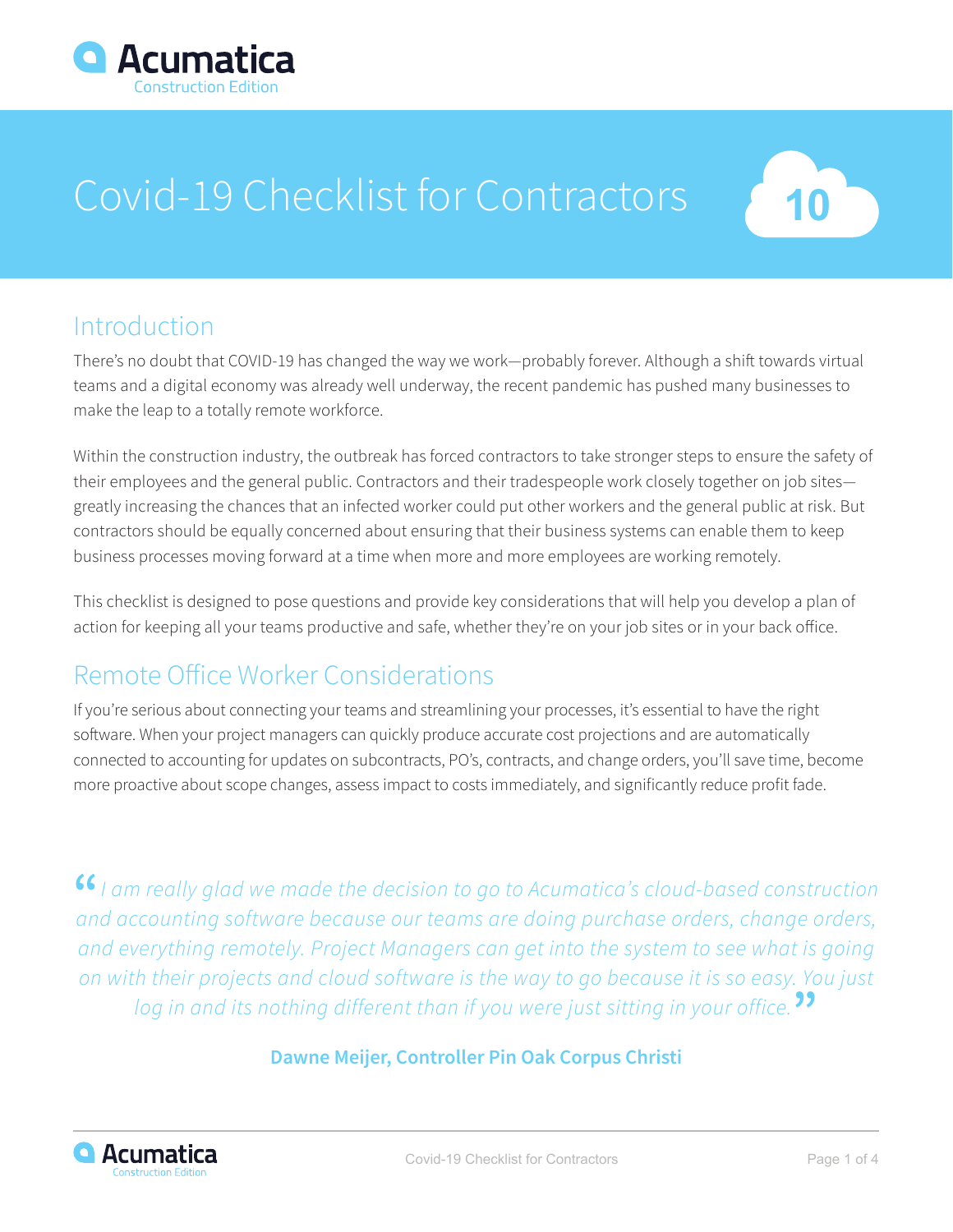#### **Here are five key questions you should ask yourself about how effectively your software connects your office team and field teams.**

|    | <b>QUESTION</b>                                                                                                       | <b>KEY CONSIDERATION</b>                                                                                                                                                                               | <b>CIRCLE ONE</b> |
|----|-----------------------------------------------------------------------------------------------------------------------|--------------------------------------------------------------------------------------------------------------------------------------------------------------------------------------------------------|-------------------|
| 1. | Can your office and field team members<br>access your software from any device,<br>anytime, anywhere?                 | Having a single source of the truth for your field and office<br>teams is important for maintaining constant visibility of your<br>customers and business.                                             | Yes / No          |
|    | Does your current software integrate<br>2. remote teams and streamline<br>workflows?                                  | This enables you to make real-time decisions that impact<br>project costs and revenue.                                                                                                                 | Yes / No          |
|    | Does your current software allow<br>everyone in your organization to see<br>the same data at the same time?           | As changes occur on a project, your field and back-office<br>teams should communicate in real time. This reduces the<br>time needed to make important decisions and helps keep<br>projects profitable. | Yes / No          |
|    | Does your software automate, control,<br>4. and streamline your accounting and<br>back-office construction processes? | Automated cloud workflow features such as notifications<br>and alerts help ensure that accounting and project<br>decisions will be made in a timely manner.                                            | Yes / No          |
|    | 5. How flexible are your current systems?                                                                             | Look for cloud software that allows workflows such as<br>invoice approvals and AR collections to happen anytime,<br>and from anywhere. This will accelerate your cash<br>flow process.                 | Yes / No          |

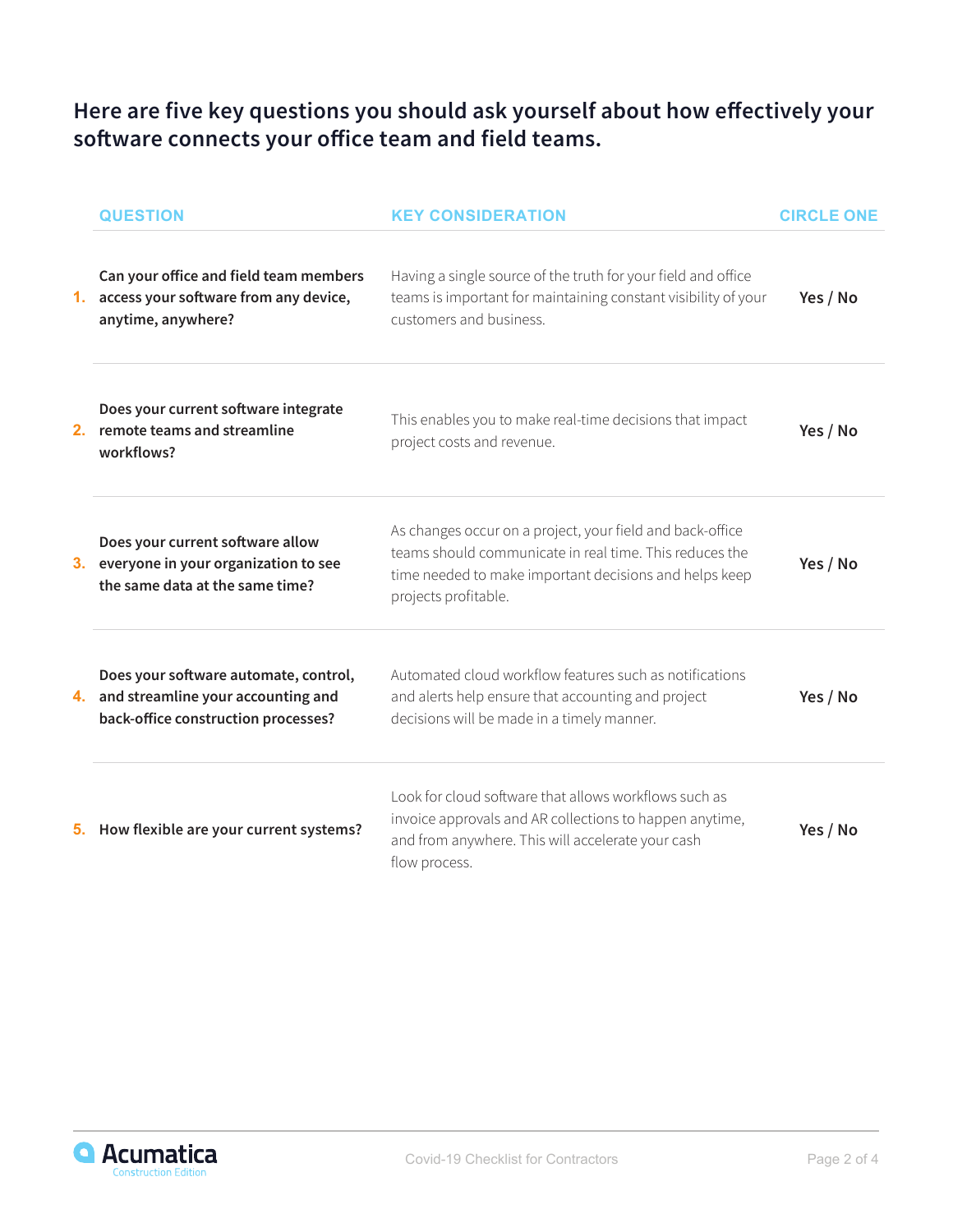# Job Site Worker Considerations

#### **Here are five key questions and considerations to help you ensure your job site workers are safe.**

|     | <b>QUESTION</b>                                                                                           | <b>KEY CONSIDERATION</b>                                                                                                                                                                                                               | <b>CIRCLE ONE</b> |
|-----|-----------------------------------------------------------------------------------------------------------|----------------------------------------------------------------------------------------------------------------------------------------------------------------------------------------------------------------------------------------|-------------------|
| 6.  | Do you have general safety policies in<br>place that include COVID-19?                                    | Employees, visitors, and contractors should be asked if<br>they exhibit symptoms of COVID-19. Workers should refrain<br>from sharing tools and equipment and have access to<br>handwashing stations and alcohol-based hand sanitizers. | Yes / No          |
| 7.  | Do you have COVID-19 training practices<br>in place?                                                      | In addition to updating your training practices for COVID-19,<br>you should have an employee wellness tracker that<br>captures the health of job site workers each day.                                                                | Yes / No          |
| 8.  | Do you have personal protective<br>equipment at your job sites?                                           | In addition to hard hats, it's important to provide masks,<br>gloves, and eye protection.                                                                                                                                              | Yes / No          |
|     | If you work with subcontractors, do<br>9. you require them to supplement your<br>policies and procedures? | Subcontractors on your job sites should be providing their<br>personnel with COVID-19 safety procedures.                                                                                                                               | Yes / No          |
| 10. | Are your worksite, trailers, and break<br>areas cleaned multiple times per day?                           | You should be using commercial disinfectants and hand<br>sanitizers with 60% or more alcohol.                                                                                                                                          | Yes / No          |